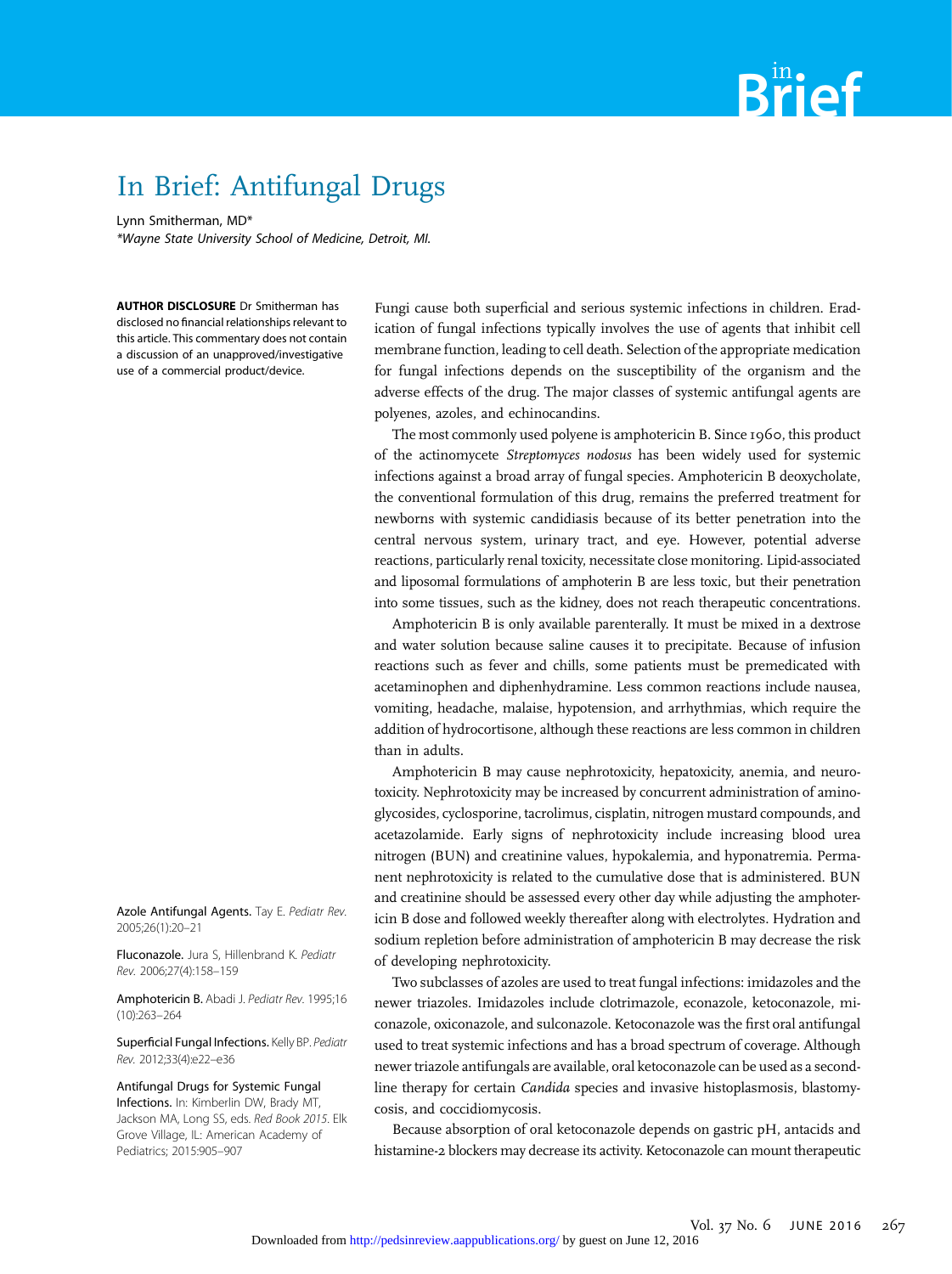concentrations in the skin, synovial fluid, lung, saliva, and vaginal secretions. It does not penetrate the cerebrospinal fluid (CSF); therefore, it cannot be used to treat fungal meningitis. Adverse effects include gastrointestinal (GI) upset and anorexia. In addition, due to its interference with steroid biosynthesis of fungal cell membranes, menstrual irregularities, gynecomastia, impotence, and decreased adrenocorticotropic hormone-stimulated adrenal cortisol production may occur.

Of the triazoles, which include fluconazole, itraconazole, voriconazole, and posaconazole, both fluconazole and itraconazole are oral agents most commonly used to treat systemic fungal infections. Fluconazole is readily absorbed by the GI tract. Oral concentrations closely match intravenous concentrations, making it effective against candidiasis, superficial tinea infections, histoplasmosis, mucormycosis, cryptococcosis, and coccidiomycosis. In fact, its penetration into the CSF is excellent and useful in the treatment of fungal meningitis, usually in conjunction with amphotericin B in immunocompromised patients. GI upset is the most common adverse effect, along with reversible alopecia and hepatotoxicity. Itraconazole is available both orally and intravenously but has a broader spectrum of coverage than fluconazole. Itraconazole penetrates the CSF poorly, making fluconazole the optimal choice in this class for fungal meningitis. Voriconazole, a newer agent, has broader coverage than other triazoles, including non-albicans Candida species and invasive Aspergillus.

Echinocandins are a new class of antifungal medications that are administered only parenterally. Caspofungin can be used for empiric therapy for presumed fungal infection in febrile neutropenic patients and for candidiasis and aspergillosis in patients who are intolerant or resistant to other antifungal agents. Micafungin is approved for use in patients for candidemia, acute disseminated candidiasis, and prophylaxis of invasive candidal infections in patients undergoing hemopoietic stem cell transplantation. Although a major adverse effect of echinocandins is hepatoxicity, these agents have fewer adverse effects than amphotericin B and are often preferred for parenteral use.

The emergence of newer systemic antifungal agents over the last 2 decades has expanded the options to treat invasive fungal infections beyond amphotericin B. Use of amphotericin B is now limited to neonatal systemic fungal infections due to its significant adverse effects. Newer antifungals have fewer adverse effects and oral agents provide more flexibility and treatment options.

COMMENT: I find it fascinating that fungus can cause both relatively common superficial infections in healthy children and systemic, life-threatening infections in immunocompromised patients. This In Brief provides a great review of antifungal agents and their appropriate uses. The recent development of new antifungal agents is impressive, with fewer adverse effects yet improved effectiveness. Another example of the wonder of pediatric medicine and translational research!

> – Janet Serwint, MD Associate Editor, In Brief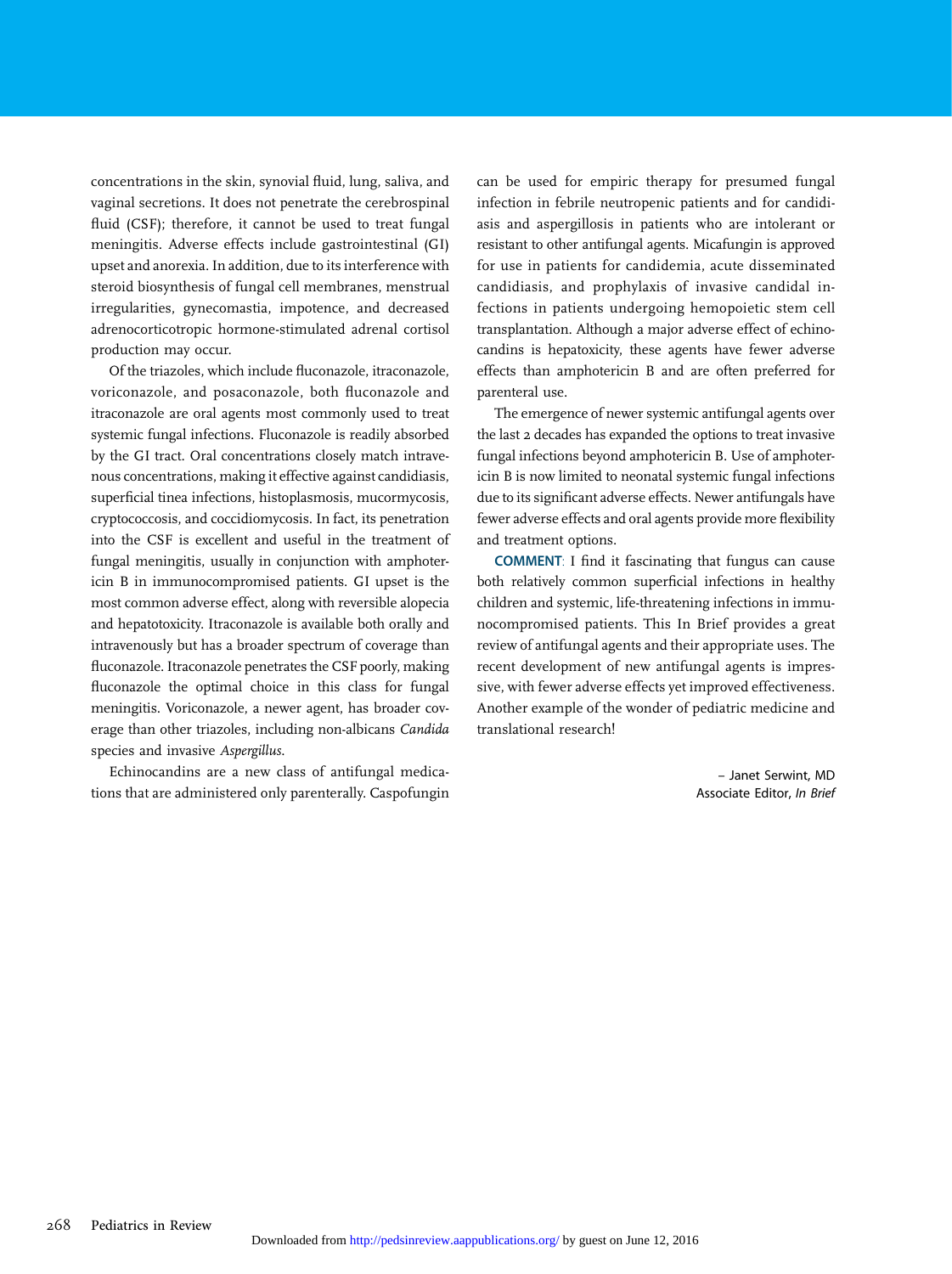## **In Brief: Antifungal Drugs**

Lynn Smitherman

DOI: 10.1542/pir.2015-0171 *Pediatrics in Review* 2016;37;267

| Updated Information $\&$<br><b>Services</b><br><b>References</b> | including high resolution figures, can be found at:<br>http://pedsinreview.aappublications.org/content/37/6/267<br>This article cites 4 articles, 3 of which you can access for free at:            |
|------------------------------------------------------------------|-----------------------------------------------------------------------------------------------------------------------------------------------------------------------------------------------------|
| <b>Subspecialty Collections</b>                                  | http://pedsinreview.aappublications.org/content/37/6/267#BIBL<br>This article, along with others on similar topics, appears in the<br>following collection(s):<br><b>Infectious Disease</b>         |
|                                                                  | http://beta.pedsinreview.aappublications.org/cgi/collection/infectious<br>diseases sub<br><b>Pharmacology</b><br>http://beta.pedsinreview.aappublications.org/cgi/collection/pharmaco<br>logy sub   |
| Permissions & Licensing                                          | Information about reproducing this article in parts (figures, tables) or<br>in its entirety can be found online at:<br>http://beta.pedsinreview.aappublications.org/site/misc/Permissions.x<br>html |
| <b>Reprints</b>                                                  | Information about ordering reprints can be found online:<br>http://beta.pedsinreview.aappublications.org/site/misc/reprints.xhtml                                                                   |